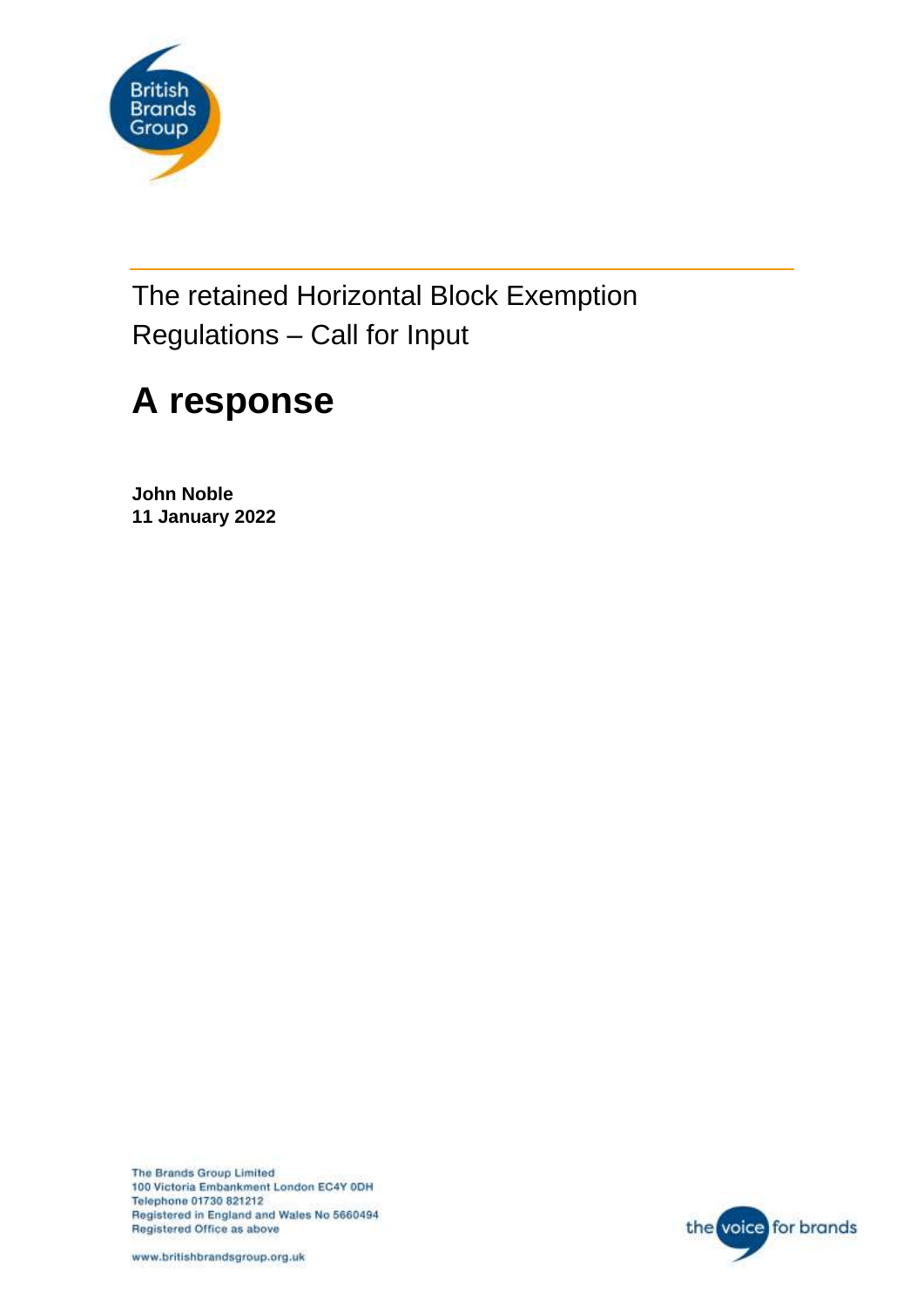# **Response**

## **General questions**

- IA1 The British Brands Group is a not-for-profit member organisation of companies of all sizes producing branded consumer goods. A confidential list of members accompanies this response. Most members supply fast-moving consumer goods (FMCG). The industries of most relevance to our members in relation to this Call for Input is manufacturing and the retail trade. The retail trade is of most relevance in the context of those retailers that hold significant market power and function as gatekeepers to the shopper for our members' products and/or retailers that stock both branded and their own private label products.
- IA2 Our response is made as a representative organisation of member companies. Members have been notified of the CMA's Request for Input, their views have been invited and this response has been circulated in draft form for their further input and comment. The particular issues we wish to draw to the attention of the CMA are:
	- (1) the sharing of confidential commercial product information with retailers in a vertical relationship which may then be used unilaterally in a horizontal context; and
	- (2) agreements between retailers with significant market share that are used to further leverage the buyer power of those retailers.

In relation to (1), the risk of information supplied in a vertical context but then applied in a horizontal context is faced by all branded companies that supply large grocery retailers that have private label ranges.

In relation to (2), such agreements are a feature in European mainland markets and occur from time-to-time in the UK, most recently involving Tesco and Carrefour. This agreement, while involving only two retailers, affected many suppliers.

- IA3 The British Brands Group is an SME.
- IA4 We do not have information on our members' use of horizontal agreements, whether in relation to R&D or specialisations. The primary focus of our response is the impact of agreements of others in the supply chain, notably retailers, that have a direct impact on the competitive climate in which our members operate and which impact directly on innovation and consumer welfare. Such agreements, outlined above and explored further below, fall within the Horizontal Guidelines, specifically provisions relating to information sharing (HGL2) and joint purchasing (HGL5).

#### **Specialisation BER**

We have no input to make on this Block Exemption Regulation.

#### **Research and Development BER**

We have no input to make on this Block Exemption Regulation.

## **Horizontal Guidelines**

- <sup>HGL1</sup> Additional guidance in the Horizontal Guidelines would be of particular help in the (a) following areas:
	- - exchange of information in circumstances where the purpose of the exchange is vertical but the relationship between the parties is, in part, horizontal – for example between a branded supplier and a retailer that also supplies private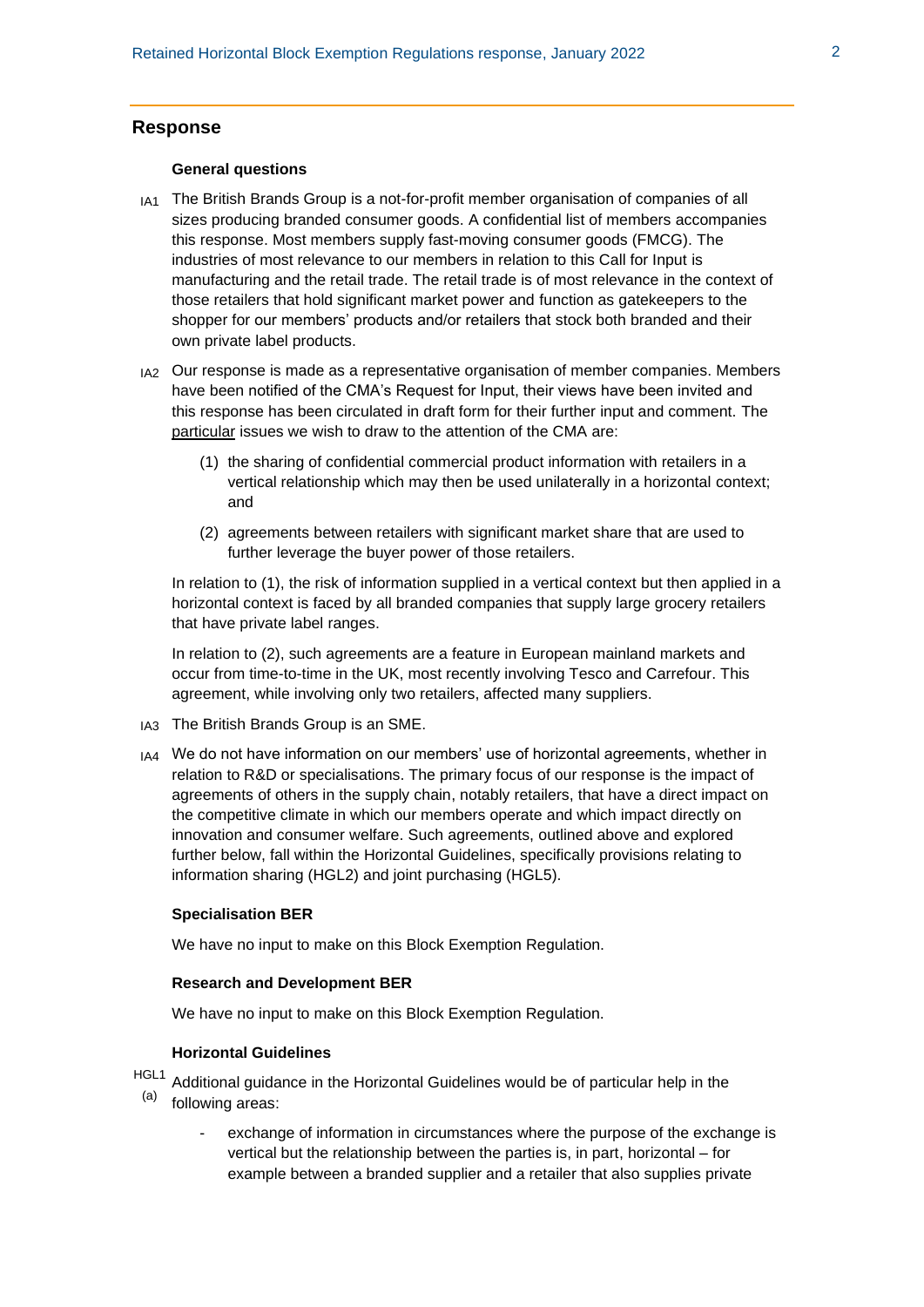label products. In such circumstances, the misuse by the recipient of information originally supplied for pro-competitive purposes may raise horizontal concerns.

Branded suppliers provide large retailers with significant amounts of commercially-sensitive information to secure listings, obtain retailer support and strengthen their competitive position. This is vertical in nature. Such information may comprise market trends, consumer research, product and competitor analysis, product formulations, marketing plans and new product plans. When such information however is then used to develop private label strategies, private label promotional plans and new private label products, it is no longer being applied in a vertical, but in a horizontal context. Current Guidelines are silent on this and there is no restraint on retailers using supplier information in this way. This damages the climate for innovation, allowing retailers to free ride on innovations developed by branded suppliers, and distorts competition in favour of retailers and their private label products.

Guidance would be helpful on how retailers may avoid competition concerns when using information exchanged where they have a dual role, be they bricksand-mortar retailers or platforms.

Note that this situation differs from the exchange of information between a supplier and a retailer in the context of dual distribution (where the supplier acts as its own distributor in addition to supplying its products to retailers). First, because the information flow is from the party with the dual role (the supplier) to the party with the pure vertical function (the retailer), the opportunity to misuse information supplied for a legitimate purpose should not arise. Second, since in dual distribution both the supplier and retailer have the incentive to work together to maximise the sale of the same products (those of the supplier) there is – in contrast to the position of a retailer who receives information while also acting as a provider of private label products – no conflict of interest;

the operation of retail buying alliances that involve large retailers, including those that are national and those that operate across borders. Such alliances may or may not involve joint purchasing and / or information exchange. Further guidance is required on when such alliances are, and are not, pro-competitive.

Factors to be assessed in determining whether an agreement restricts competition include whether: the coordination integrates purchase functions, retailers coordinate on coercive measures and retailers hold power over suppliers.

The exchange of information is a further factor relevant to further guidance in relation to retail buying alliances, members of which can be mobile, moving between alliances. An EU Competition Policy Report of July 2021 referred to "an EU-wide systemic risk of collusion through alliances both at national and international level. The risk of excessive transparency has been made more acute since retailers have often changed partners in these alliances, and specialised managers have been moving between retailers and alliances as a result, thus providing more opportunities for retailers to collude" to the detriment of suppliers.

HGL1 Further guidance in relation to digital issues would be helpful, notably in relation to data (c) pools, data sharing and dual distribution.

#### *Data pools*

Data pools are an important feature of modern consumer goods markets, ensuring fast, efficient supply chains nationally and internationally which at the same time reduce environmental impact. We are not aware of competition concerns arising in relation to these pools. Rather, we wish to underline their importance in the sectors in which our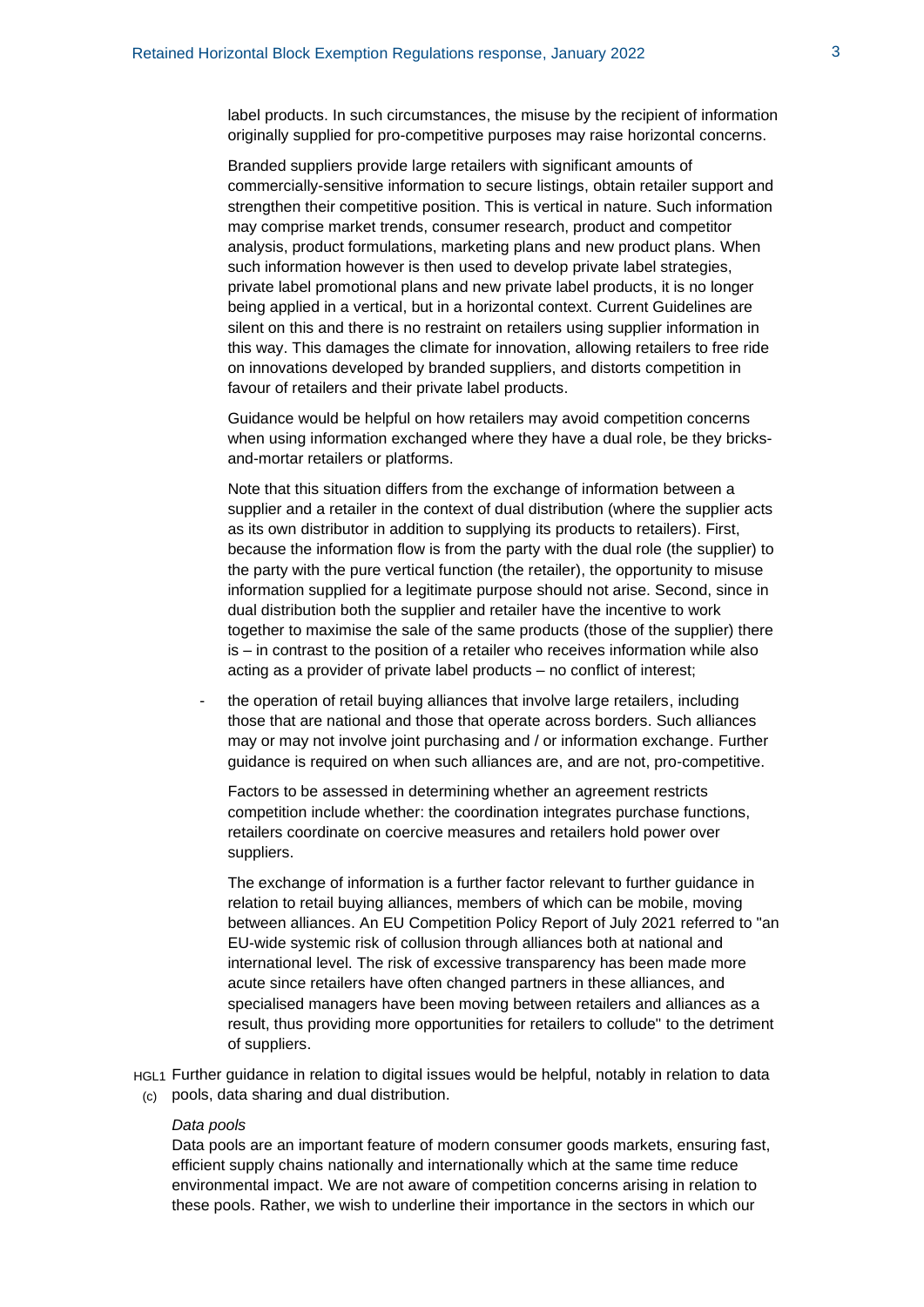members operate and that clarity in the Guidelines that they enjoy safe harbour would be helpful.

### *Dual distribution*

Information exchanges between suppliers and distributors in a dual distribution context are common and pro-competitive, although the precise content may vary according to the needs of the parties, the type of products in question and the circumstances (e.g. promotion). However, as set out above, since the information should flow from the party with the dual role (the supplier) to the party with the purely vertical role, no conflict of interest and no opportunity for the misuse of information should arise. Given the frequency with which such circumstances arise, specific guidance to the effect that, to the extent information flows only from the supplier to the retailer, such exchanges do not raise concerns, would have substantial value to industry generally and branded goods suppliers in particular.

HGL1 Improving the sustainability both of products and their packaging is a key priority for all

(d) our members and so specific guidance on co-operation agreements that pursue sustainability goals would be both relevant and helpful. A dedicated chapter in the Guidelines would underline the importance of the topic.

Despite the importance of the subject and members' commitment to improve, they often face the issue of 'first mover disadvantage' – that companies which invest in increased sustainability may suffer costs that render them less competitive. While action on a company basis can help move the dial towards sustainability, it may not lead to the extent or speed of action necessary. Industry co-operation may therefore be required to achieve certain goals. Such co-operation should not be inhibited through uncertainty over the competition law implications. For example, it would be helpful to have clarity that agreements that achieve environmental goals or otherwise improve sustainability can also improve the production or distribution of goods or promote technical and economic products and may therefore be eligible for exemption on that basis.

In short, companies may be dissuaded from investing in co-operative improvements in sustainability unless they are clear on what is, and is not, allowed.

### **Information exchange**

HGL2 We believe the Guidelines can be clearer and more forceful in highlighting where

(b) information exchange may and may not be problematic where a retailer is both a supplier's (vertical) retail customer and direct (horizontal) competitor via the provision of private label products. In particular, safe harbour guidance as to the circumstances in relation to which such exchanges can take place can occur without raising competition concerns would be of great value.

Suppliers and retailers must have confidence that the sharing information in relation to the vertical relationship can be achieved in a compliant fashion, as this is essential to the listing, marketing and promotion of products, including new products. Meanwhile, retailers need to be alert that using such information to inform the development and strategies of their competing private label ranges is likely to give rise to competition concerns, unless such information is in the public domain.

Retailers with private label ranges do not warrant any special treatment in relation to competition law. Private label has a high market share in UK grocery (52% in 2021: Statista) and enjoys significant competitive advantages, with retailers controlling, both instore and online: the consumer price of both branded and private label products; the presentation of products, including facings and rankings; promotions; and all communication at point of sale.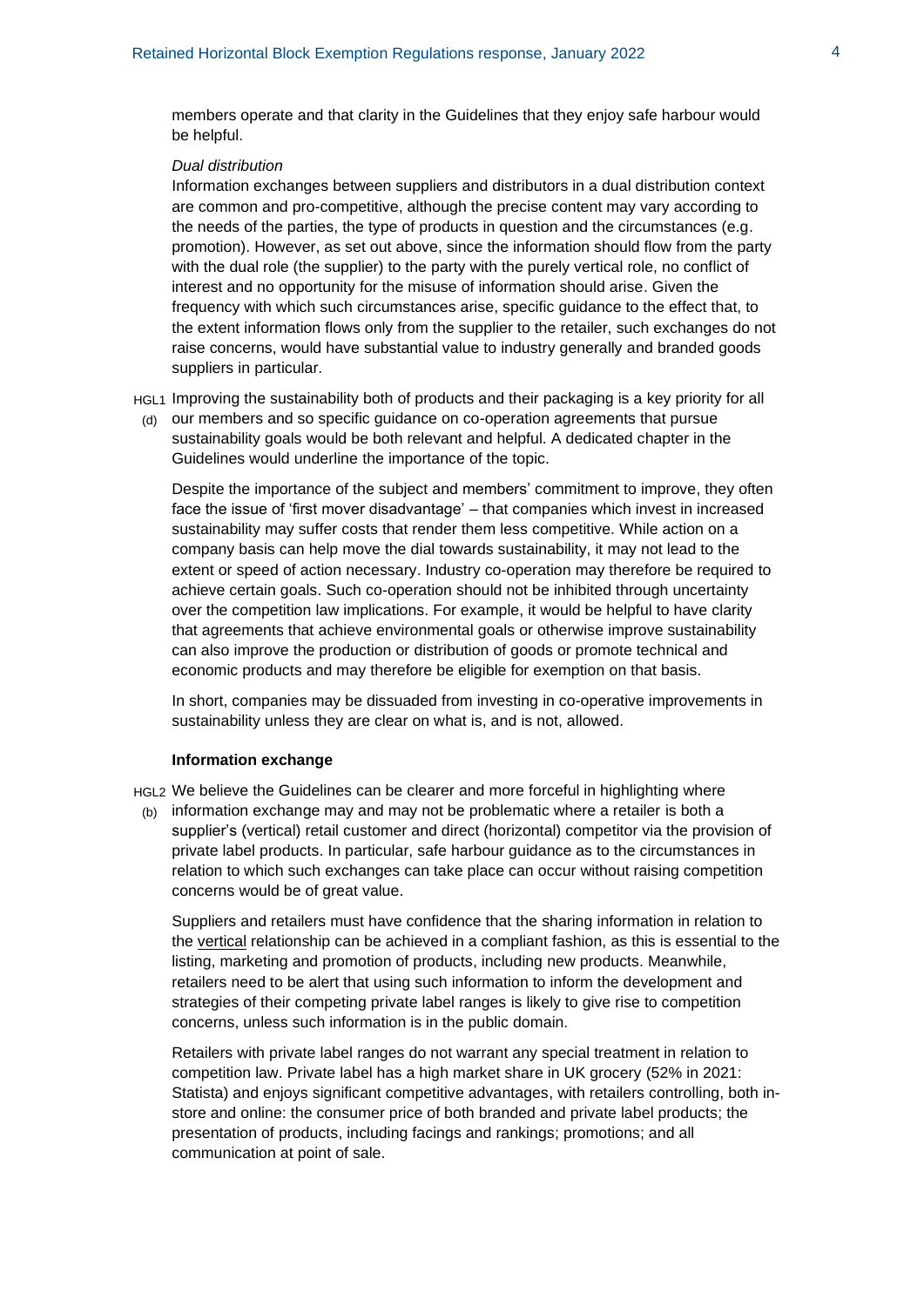## **Purchasing agreements**

HGL5 A combined market share of 15% is a level for safe harbour that we support, while noting

(a) that it is an unreliable measure of market power. The Competition Commission in its 2000 Supermarkets market investigation found that:

any main party with more than an 8 per cent share of grocery purchases for resale from its stores, and accordingly all the major buyers (Asda, Safeway, Sainsbury, Somerfield and Tesco), are, for the most part, able to control their relationships with suppliers to their own advantage, whilst the smaller multiples are not able to do so to anywhere near the same extent (para. 2.458).

Similarly, the existing EU Horizontal Guidelines state that:

Joint purchasing arrangements usually aim at the creation of buying power (para. 194).

Where increased buyer power is offset by increased efficiencies, no concerns should arise. However, many joint buying arrangements involve no physical integration of the parties ordering, purchasing or delivery functions. Such arrangements cannot generate material efficiencies and are therefore likely to be inherently problematic.

Two key factors contribute to retailer's (and retail alliances') buying power:

- (1) consumers stick to their preferred retailer as consumers purchase a basket of grocery products when grocery shopping and do not tend to switch retailers if products are missing in their store. This stickiness confers a retailer with power over its suppliers;
- (2) relative market shares between retailers and suppliers matter more than absolute market shares. In grocery, suppliers obtain a much greater share of sales from large retailers compared to the share of sales that large retailers derive from any given supplier. The balance of market power therefore rests with retailers.

As in the case of market power generally, the critical factor in terms of buying power is whether the retailers in an alliance are unavoidable trading partners because they function as important gateways to shoppers, either at a national or at a regional/local level. Both online and bricks and mortar retailers may meet this criterion.

While we support a safe harbour combined market share of 15%, this should be considered a maximum.

The same analysis applies to retail alliances that comprise large retailers operating in different national markets. Indeed, the physical separation of the members' activities make the integration of those activities, and therefore the achievement of material efficiencies, particularly unlikely in such cases. It is therefore imperative that such arrangements exist only within the 15% safe harbour. The fact that such buying alliances will inevitably operate in relation to suppliers that are 'multinational', this does not alleviate the potential concern. Many suppliers will inevitably seek to expand their markets by operating internationally. It does not follow that they will be large or sophisticated companies able to protect themselves from the abuse of buyer power.

HGL5 While market power is one influence on the competitiveness of retail buying alliances, it

 $(b)$  would also be relevant and helpful were the Guidelines to consider and expand on other competition considerations, specifically whether the co-ordination includes a purchase function and whether retailers co-ordinate on coercive measures against suppliers.

## *The purchase function*

As set out above, buyer coordination that is dissociated from physical integration of purchasing functions cannot generate material pro-competitive efficiencies.